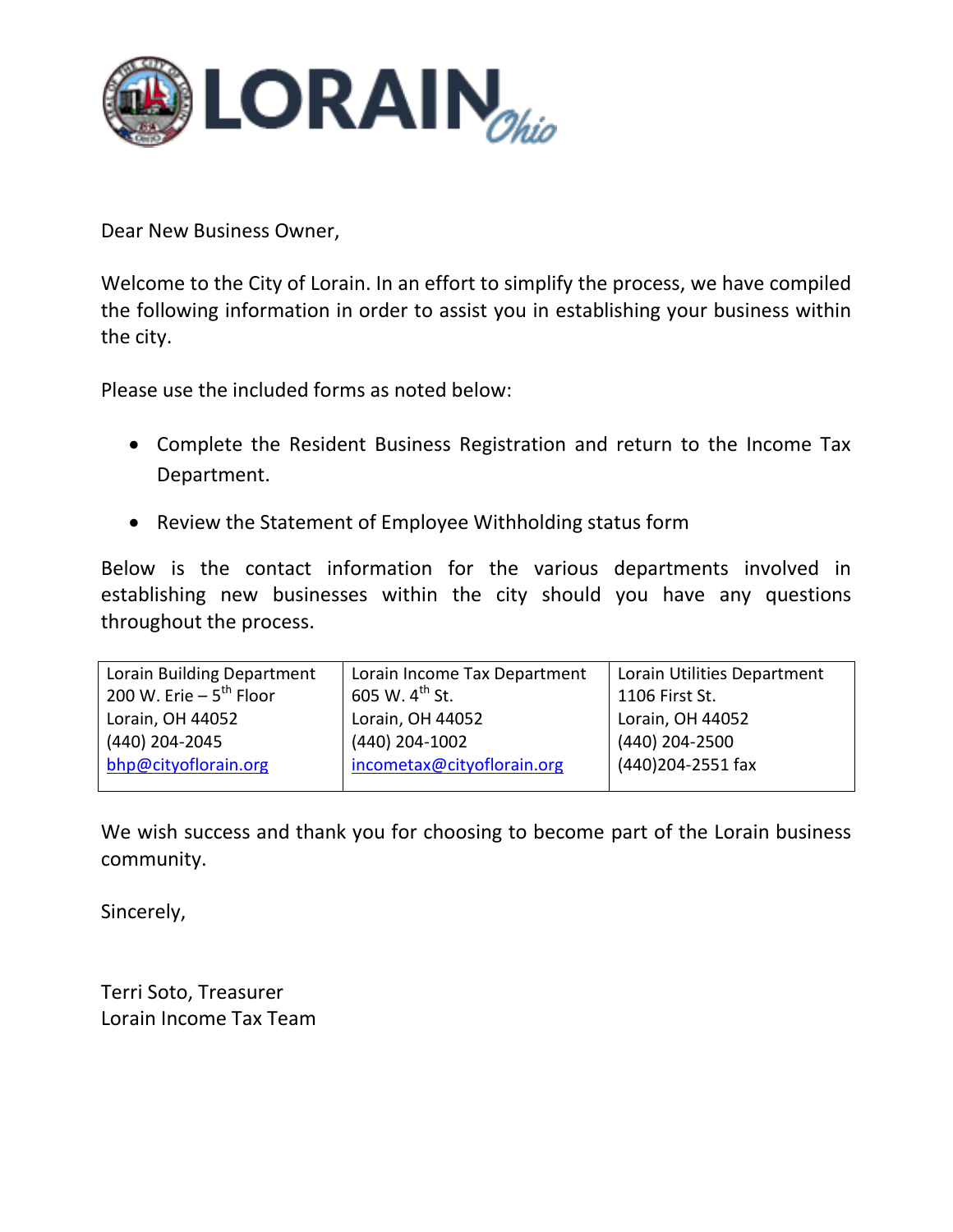# C**ITY OF LORAIN DEPARTMENT OF TAXATION**



605 W. 4th Street, Lorain, Ohio 44052-1646 PH: (440) 204-1002 FAX: (440) 204-1006 [www.cityoflorain.org/treasurer](http://www.cityoflorain.org/treasurer) Email: [Incometax@cityoflorain.org](mailto:Incometax@cityoflorain.org)



### *TERRI SOTO, TREASURER*

**The Resident Business Questionnaire and Withholding Status Questionnaire should be completed and returned to the City of Lorain Income Tax Department within 30 days of a business opening or changing ownership.** The information will enable the tax office to send the proper forms to your business for filing a net profit return, and if applicable, employee withholding tax.

This letter includes information about the City of Lorain net profit and employee payroll withholding tax. The income tax office is open Monday through Friday from 8:30 a.m. to 4:00 p.m. Please feel free to call the tax office with any questions you may have.

### TAX INFORMATION FOR LORAIN CITY BUSINESSES

The City of Lorain, Ohio has mandatory income tax filing for all resident businesses. The tax rate, in effect since 2013 is 2.5%. City of Lorain, income tax forms must be postmarked by the IRS due date (usually April 15<sup>th</sup>) or on or before the  $15<sup>th</sup>$  day of the fourth month after the close of the fiscal year.

A written extension request must be received in our office by the original due date of the return. If a federal extension was submitted to the IRS, a copy should be sent to our office before the original due date of the return to avoid late filing notices. The extended due date of the City of Lorain return is the same date as that of the extended federal income tax return.

An extension is only an extension of the filing due date. Payment must be made by the original due date of the return or a late paying penalty of 15% of the tax due and interest at .42% per month will be charged on any outstanding balances. If the extension request is not received by the original due date or the federal extension is not attached to the return when filing, a \$25.00 per month (maximum \$150.00) late fee will be charged.

*You may e-mail, fax, or mail our request to our office. We do not accept extension requests over the phone. Our E-mail address is [incometax@cityoflorain.org.](mailto:incometax@cityoflorain.org) Our fax number is (440) 204-1006.*

Tax forms may be obtained in the tax office any time during business hours, on the Internet at [www.cityoflorain.org](http://www.cityoflorain.org/) or from the Lorain Public Library during the months of March and April. The City of Lorain will accept generic forms.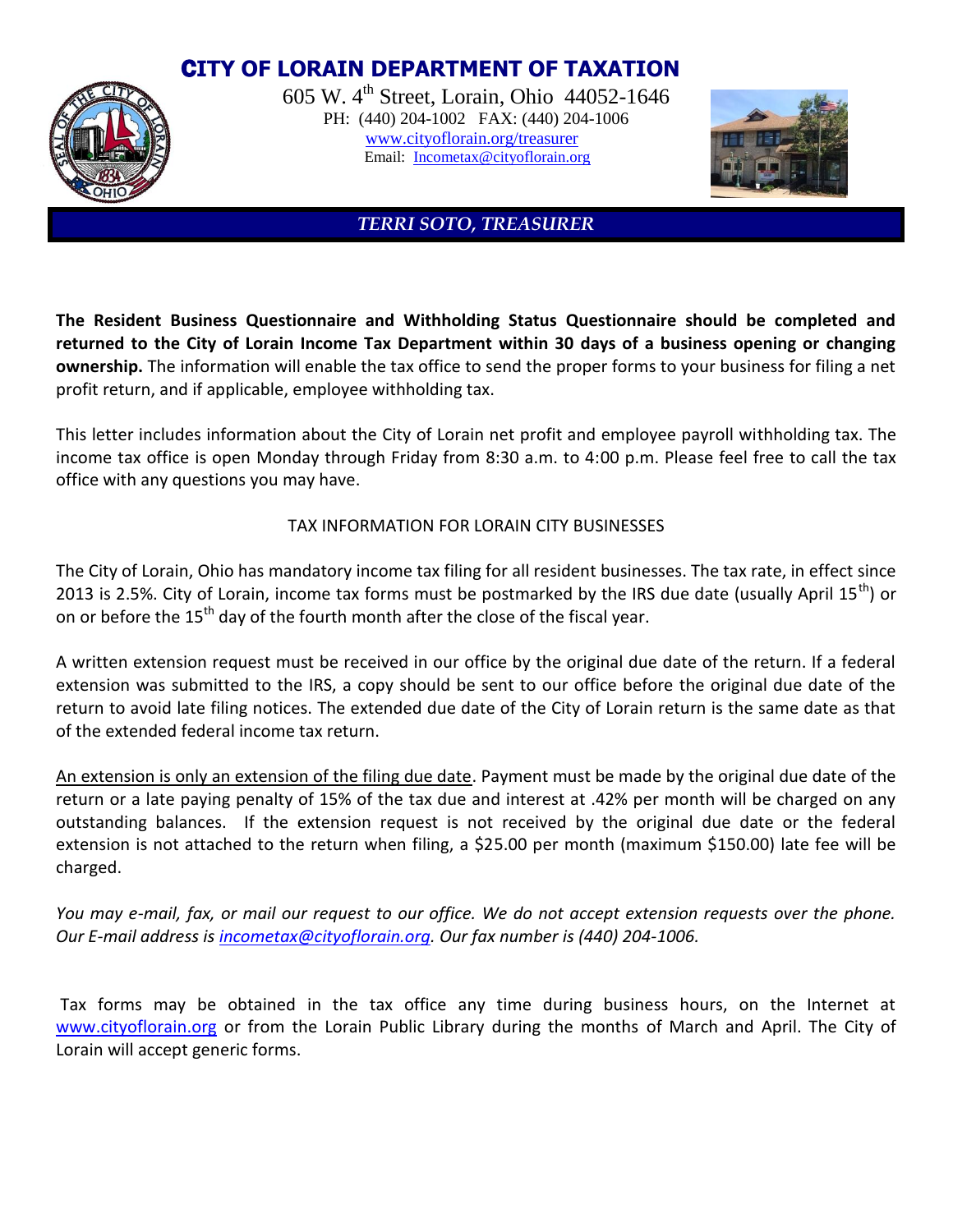#### WITHHOLDING TAX AND SUBCONTRACTOR INFORMATION

**Employee withholding tax is mandatory.** Every resident employer who employs one or more persons is required to withhold the tax of 2.5% from all compensation paid to employees at the time the compensation is paid and remit the amount withheld to the Lorain Income Tax Department at the above address. New payment frequency and due dates mandated by the State of Ohio beginning tax year 2016: Monthly returns are required if the total taxes withheld exceed \$2399.00 per year in the preceding year or \$200.00 per month in the preceding month. Monthly returns and payments are due on or before the fifteen day after the last day of each month for the amount withheld during the preceding month. Quarterly returns and payments are due on or before the fifteen day of the month following the end of the quarter for the amount withheld during the preceding quarter.

The City of Lorain ordinance concerning employee payroll withholding is partially stated below.

## **192.10 COLLECTION AT SOURCE; WITHHOLDING FROM QUALIFYING WAGES (effective 01-01- 2016)**

(a) (1) Each employer, agent of an employer, or other payer located or doing business in the Municipality shall withhold from each employee an amount equal to the qualifying wages of the employee earned by the employee in the Municipality multiplied by the applicable rate of the Municipality's income tax, except for qualifying wages for which withholding is not required under section 192.11 of this Chapter or division (d) or (f) of this section. An employer, agent of an employer, or other payer shall deduct and withhold the tax from qualifying wages on the date the employer, agent, or other payer directly, indirectly, or constructively pays the qualifying wages to, or credits the qualifying wags to the benefit of, the employee.

All employers, individuals and businesses that provide any services within the City of Lorain, and who employ subcontractors paid on federal form 1099 in conjunction with that service, shall provide the names and address of those subcontractors that will be working within city limits. **This information must be sent to the Lorain Income Tax Department by the last day of February of each year.** The subcontractors shall be responsible for all income tax withholding and filing requirements under the City of Lorain ordinances. **If your payroll status changes you must notify the tax office immediately.**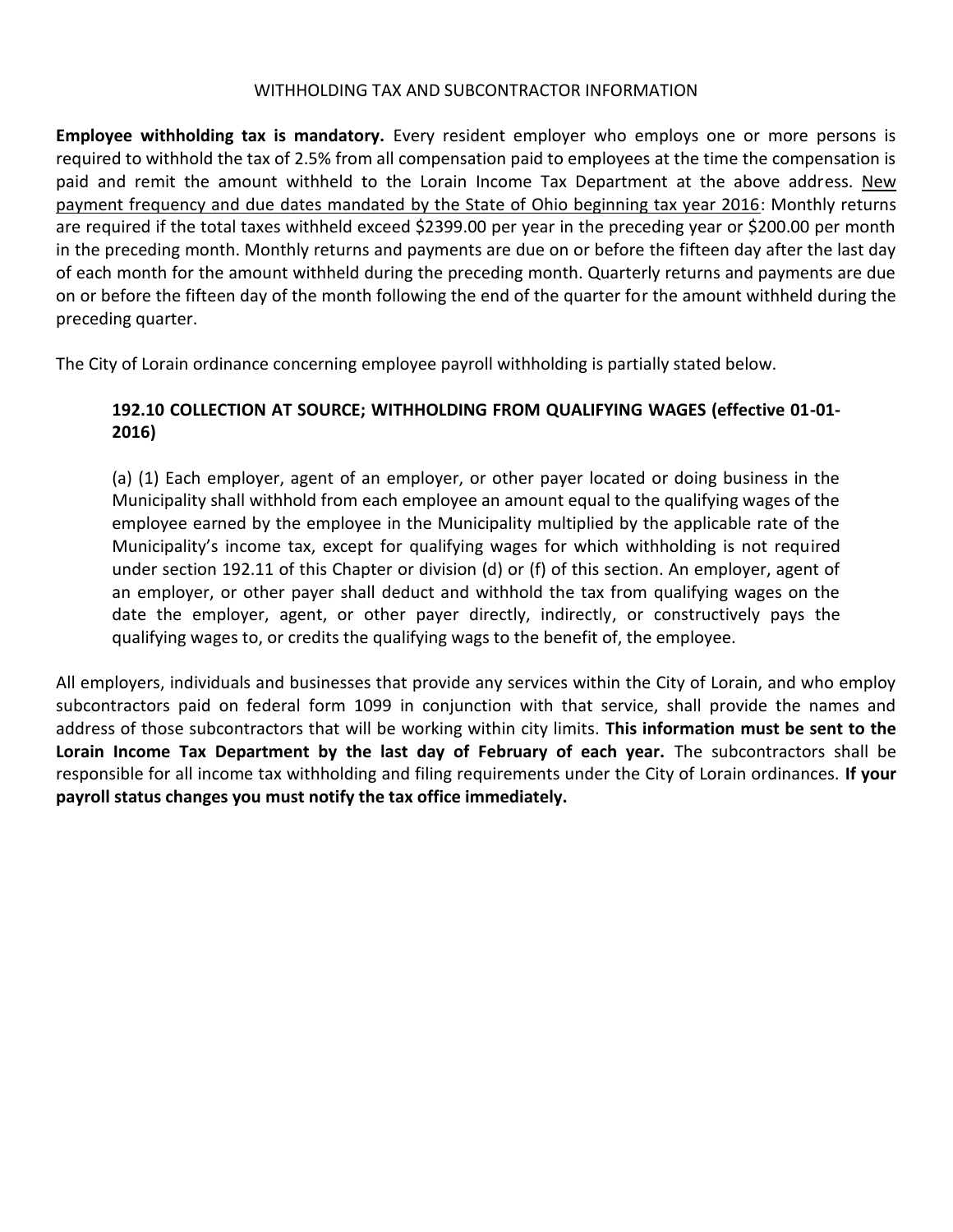|                              | CITY OF LORAIN INCOME TAX DEPARTMENT<br>605 WEST 4TH STREET, LORAIN OH 44052                                          |                                                                                                                                                                                                                                |                                             |  |  |  |  |
|------------------------------|-----------------------------------------------------------------------------------------------------------------------|--------------------------------------------------------------------------------------------------------------------------------------------------------------------------------------------------------------------------------|---------------------------------------------|--|--|--|--|
|                              | INCOMETAX@CITYOFLORAIN.ORG                                                                                            |                                                                                                                                                                                                                                |                                             |  |  |  |  |
|                              |                                                                                                                       | <b>BUSINESS REGISTRATION</b><br>Lorain City Income Tax Rate 2.5%                                                                                                                                                               |                                             |  |  |  |  |
|                              |                                                                                                                       |                                                                                                                                                                                                                                |                                             |  |  |  |  |
| DBA or                       |                                                                                                                       |                                                                                                                                                                                                                                |                                             |  |  |  |  |
|                              |                                                                                                                       | <b>Date Started or Acquired</b>                                                                                                                                                                                                |                                             |  |  |  |  |
|                              |                                                                                                                       |                                                                                                                                                                                                                                |                                             |  |  |  |  |
|                              |                                                                                                                       |                                                                                                                                                                                                                                |                                             |  |  |  |  |
|                              |                                                                                                                       |                                                                                                                                                                                                                                |                                             |  |  |  |  |
|                              | <u> 1989 - Johann John Stein, markin film yn y brening yn y brening yn y brening yn y brening yn y brening yn y b</u> |                                                                                                                                                                                                                                |                                             |  |  |  |  |
|                              |                                                                                                                       |                                                                                                                                                                                                                                |                                             |  |  |  |  |
|                              |                                                                                                                       | Phone: (                                                                                                                                                                                                                       |                                             |  |  |  |  |
|                              |                                                                                                                       | <b>Accounting Period Used:</b>                                                                                                                                                                                                 |                                             |  |  |  |  |
| <b>Net Profit Accounts:</b>  |                                                                                                                       |                                                                                                                                                                                                                                |                                             |  |  |  |  |
|                              |                                                                                                                       |                                                                                                                                                                                                                                | Number of Persons Employed in Lorain: _____ |  |  |  |  |
| <b>Withholding Accounts:</b> |                                                                                                                       |                                                                                                                                                                                                                                |                                             |  |  |  |  |
| OR:                          |                                                                                                                       | $\Box$ Payroll Service (no forms will be sent)                                                                                                                                                                                 |                                             |  |  |  |  |
| <b>Type of Ownership:</b>    | Corporation $\Box$ Partnership $\Box$ 1120S $\Box$ Individual $\Box$ Non-Profit                                       |                                                                                                                                                                                                                                |                                             |  |  |  |  |
|                              |                                                                                                                       | Other: with the contract of the contract of the contract of the contract of the contract of the contract of the contract of the contract of the contract of the contract of the contract of the contract of the contract of th |                                             |  |  |  |  |
|                              | <b>Complete The Following Information For All Partners, Officers And/or Associates:</b>                               |                                                                                                                                                                                                                                |                                             |  |  |  |  |
|                              |                                                                                                                       | SSN#:                                                                                                                                                                                                                          |                                             |  |  |  |  |
|                              |                                                                                                                       |                                                                                                                                                                                                                                |                                             |  |  |  |  |
|                              |                                                                                                                       |                                                                                                                                                                                                                                |                                             |  |  |  |  |
|                              |                                                                                                                       | SSN#:                                                                                                                                                                                                                          |                                             |  |  |  |  |
|                              |                                                                                                                       |                                                                                                                                                                                                                                |                                             |  |  |  |  |
|                              |                                                                                                                       | If The Lorain Location Is Rented Or Leased, Please Provide Name, Address & Phone Of Rental Owner:                                                                                                                              |                                             |  |  |  |  |
|                              |                                                                                                                       |                                                                                                                                                                                                                                |                                             |  |  |  |  |
|                              |                                                                                                                       |                                                                                                                                                                                                                                |                                             |  |  |  |  |
|                              |                                                                                                                       |                                                                                                                                                                                                                                |                                             |  |  |  |  |
|                              |                                                                                                                       |                                                                                                                                                                                                                                |                                             |  |  |  |  |
|                              |                                                                                                                       |                                                                                                                                                                                                                                |                                             |  |  |  |  |
| Signature                    |                                                                                                                       | <b>Print Name</b>                                                                                                                                                                                                              | <b>Date</b>                                 |  |  |  |  |

**\*\*ALL INFORMATION ON THIS FORM IS CONFIDENTIAL AND IS USED FOR CITY INCOME TAX PURPOSES ONLY\*\***